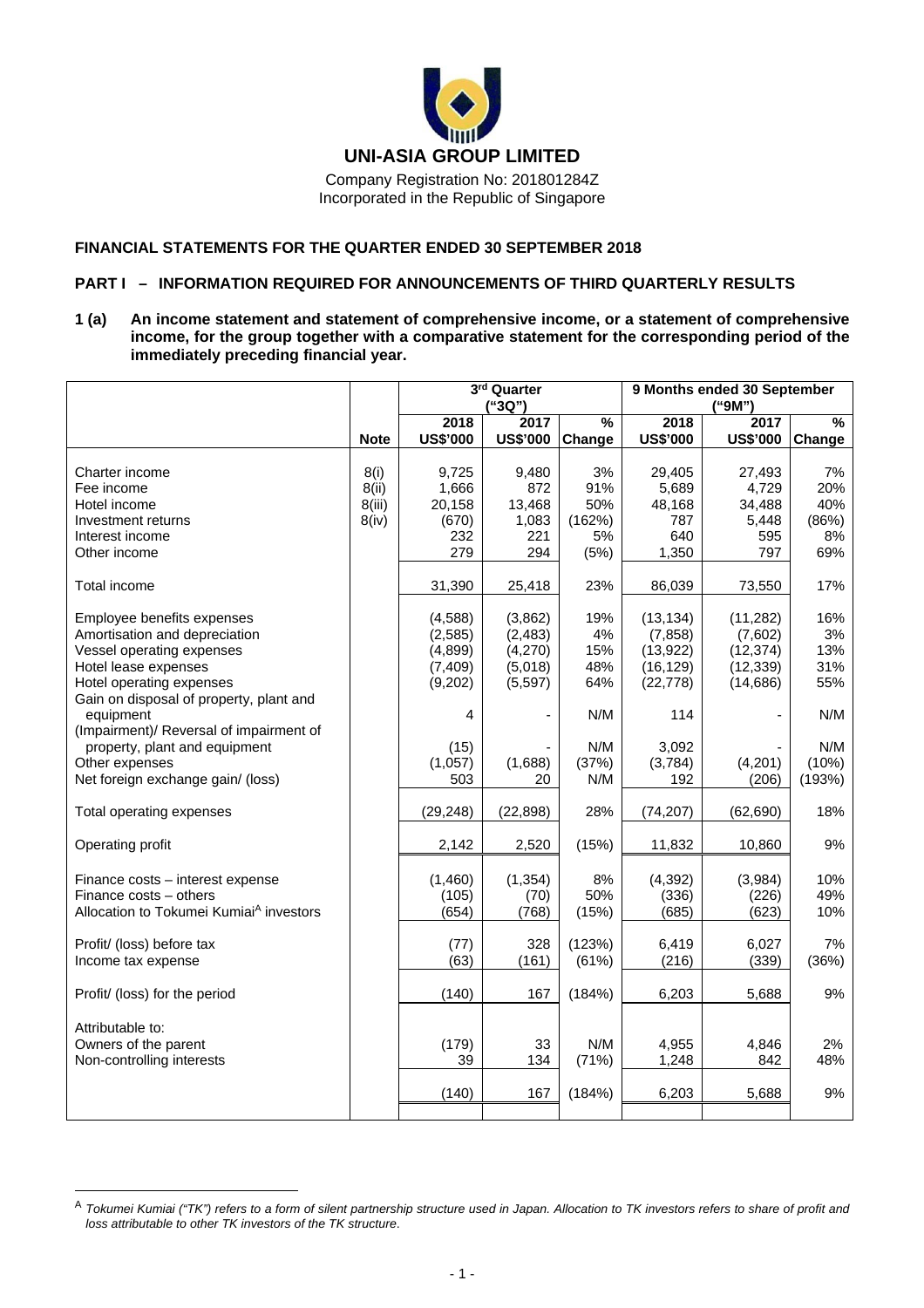|                                                                                                                     |                         | 3rd Quarter<br>'"3Q")   |                |                         | 9 Months ended 30 September<br>("9M") |                |  |  |  |
|---------------------------------------------------------------------------------------------------------------------|-------------------------|-------------------------|----------------|-------------------------|---------------------------------------|----------------|--|--|--|
|                                                                                                                     | 2018<br><b>US\$'000</b> | 2017<br><b>US\$'000</b> | $\%$<br>Change | 2018<br><b>US\$'000</b> | 2017<br><b>US\$'000</b>               | $\%$<br>Change |  |  |  |
| Profit/ (loss) for the period                                                                                       | (140)                   | 167                     | (184%)         | 6,203                   | 5,688                                 | 9%             |  |  |  |
| Other comprehensive income/ (expense) for the<br>period, net of tax:                                                |                         |                         |                |                         |                                       |                |  |  |  |
| Items that may be reclassified subsequently to<br>profit or loss:<br>Exchange differences on translation of foreign |                         |                         |                |                         |                                       |                |  |  |  |
| operations<br>Net movement on cash flow hedges                                                                      | (721)<br>40             | 8<br>134                | N/M<br>(70%)   | (531)<br>700            | 815<br>165                            | (165%)<br>N/M  |  |  |  |
| Other comprehensive income/ (expense) for the<br>period, net of tax                                                 | (681)                   | 142                     | N/M            | 169                     | 980                                   | (83%)          |  |  |  |
| Total comprehensive income/ (expense) for the<br>period                                                             | (821)                   | 309                     | N/M            | 6,372                   | 6,668                                 | (4%)           |  |  |  |
| Attributable to:                                                                                                    |                         |                         |                |                         |                                       |                |  |  |  |
| Owners of the parent<br>Non-controlling interests                                                                   | (838)<br>17             | 165<br>144              | N/M<br>(88%)   | 5,135<br>1,237          | 5,845<br>823                          | (12%)<br>50%   |  |  |  |
|                                                                                                                     | (821)                   | 309                     | N/M            | 6,372                   | 6,668                                 | (4%)           |  |  |  |
|                                                                                                                     |                         |                         |                |                         |                                       |                |  |  |  |

N/M: Not meaningful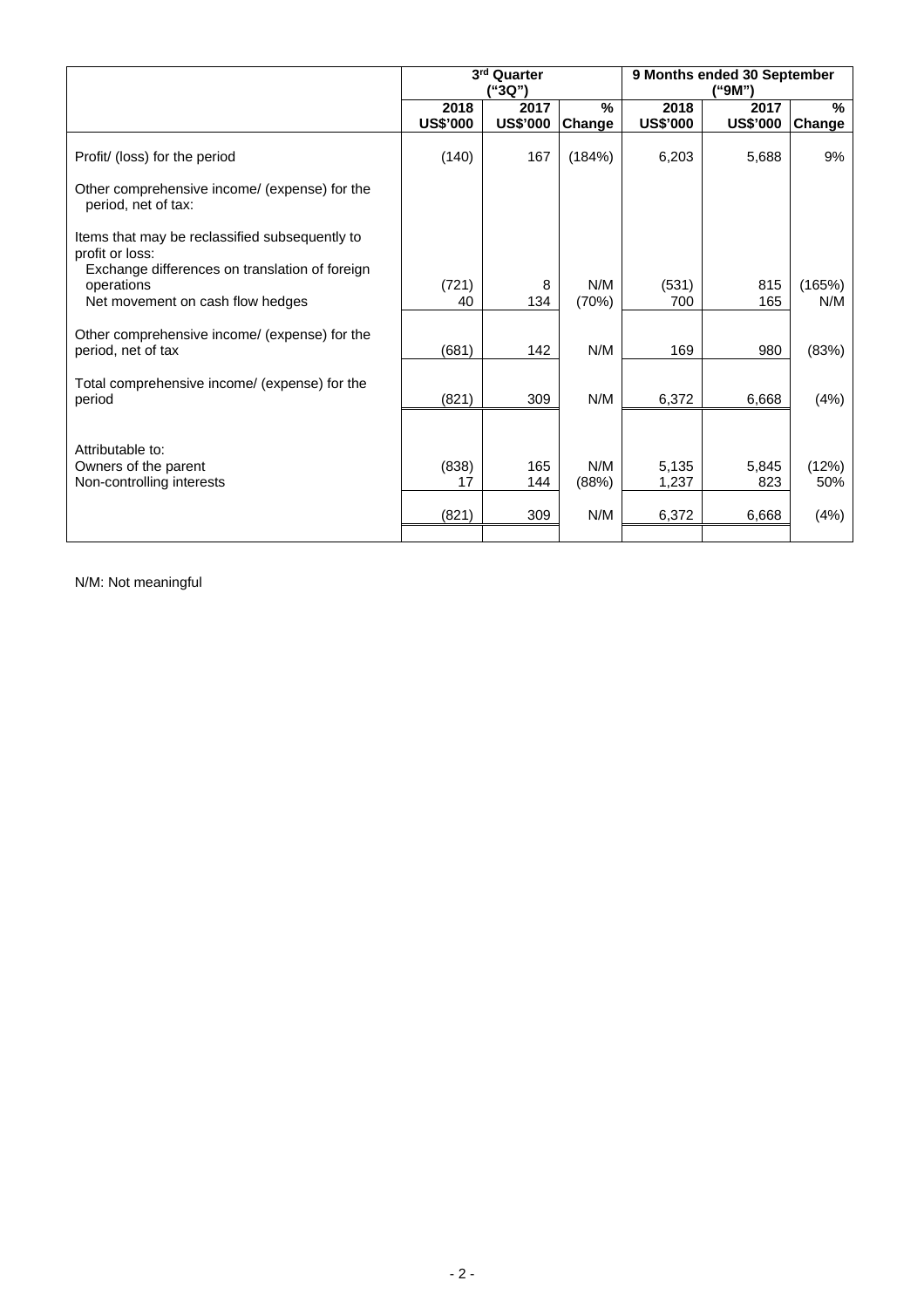|  | 1 (b) (i) A statement of financial position for the group and the issuer, together with a comparative |
|--|-------------------------------------------------------------------------------------------------------|
|  | statement as at the end of the immediately preceding financial year.                                  |

|                                  | Group           |                 | Company         |                 |
|----------------------------------|-----------------|-----------------|-----------------|-----------------|
|                                  | 30 September    | 31 December     | 30 September    | 31 December     |
|                                  | 2018            | 2017            | 2018            | 2017            |
|                                  | <b>US\$'000</b> | <b>US\$'000</b> | <b>US\$'000</b> | <b>US\$'000</b> |
| <b>ASSETS</b>                    |                 |                 |                 |                 |
| <b>Non-current assets</b>        |                 |                 |                 |                 |
| Investment properties            | 16,561          | 14,975          |                 |                 |
| Investments                      | 26,752          | 27,668          |                 |                 |
| Investment in subsidiary         |                 |                 | 109,276         | 109,276         |
| Intangible assets                | 26              | 27              |                 |                 |
| Property, plant and equipment    | 205,114         | 222,943         |                 |                 |
| Rental deposit                   | 6,583           | 4,567           |                 |                 |
| Derivative financial instruments | 572             | 430             |                 |                 |
| Finance lease receivable         | 7,306           | 7,643           |                 |                 |
| Accounts receivable              | 748             | 885             |                 |                 |
| Deferred tax assets              | 61              | 129             |                 |                 |
| <b>Total non-current assets</b>  | 263,723         | 279,267         | 109,276         | 109,276         |
| <b>Current assets</b>            |                 |                 |                 |                 |
| Investments                      | 4,058           | 30,302          |                 |                 |
| Loans receivable                 | 141             |                 |                 |                 |
| Derivative financial instruments | 480             | 177             |                 |                 |
| Finance lease receivable         | 377             | 364             |                 |                 |
| Accounts receivable              | 5,991           | 4,703           |                 |                 |
| Amount due from subsidiary       |                 |                 |                 | 1,824           |
| Prepayments, deposits and other  |                 |                 |                 |                 |
| receivables                      | 9,094           | 9,950           | 382             | 550             |
| Tax recoverable                  | 305             | 711             |                 |                 |
| Deposits pledged as collateral   | 4,001           | 3,847           |                 |                 |
| Cash and bank balances           | 49,478          | 40,556          | 339             | 76              |
| <b>Total current assets</b>      | 73,925          | 90,610          | 721             | 2,450           |
| <b>Total assets</b>              | 337,648         | 369,877         | 109,997         | 111,726         |
|                                  |                 |                 |                 |                 |

# NOTES:

The Group's non-current assets decreased by \$15.6 million from \$279.3 million on 31 December 2017 to \$263.7 million on 30 September 2018. This was mainly due to:

- 1) Decrease in property, plant and equipment from \$222.9 million on 31 December 2017 to \$205.1 million on 30 September 2018 primarily due to the disposal of a hotel and a ship investment held under property, plant and equipment;
- 2) Decrease in investments from \$27.7 million on 31 December 2017 to \$26.8 million on 30 September 2018 due mainly to receipt of capital repayment from existing investments and fair value adjustments;

Offset by:

- 3) Increase in investment properties from \$15.0 million on 31 December 2017 to \$16.6 million on 30 September 2018 due mainly to additional funding of existing investment properties; and
- 4) Increase in rental deposits from \$4.6 million on 31 December 2017 to \$6.6 million on 30 September 2018 due to rental deposits for new hotels added to the Group's hotel operation portfolio.

Current assets decreased by \$16.7 million from \$90.6 million on 31 December 2017 to \$73.9 million on 30 September 2018. In 3Q2018, the Group received capital and partial gain from the second Hong Kong property investment project held under investment in current assets totalling \$29.4 million. Out of this, \$4.1 million was paid to non-controlling interest's share of the second Hong Kong property investment project. The balance of the proceeds were used for the fifth Hong Kong property investment project, other investments, repayment of borrowings, as well as held in cash.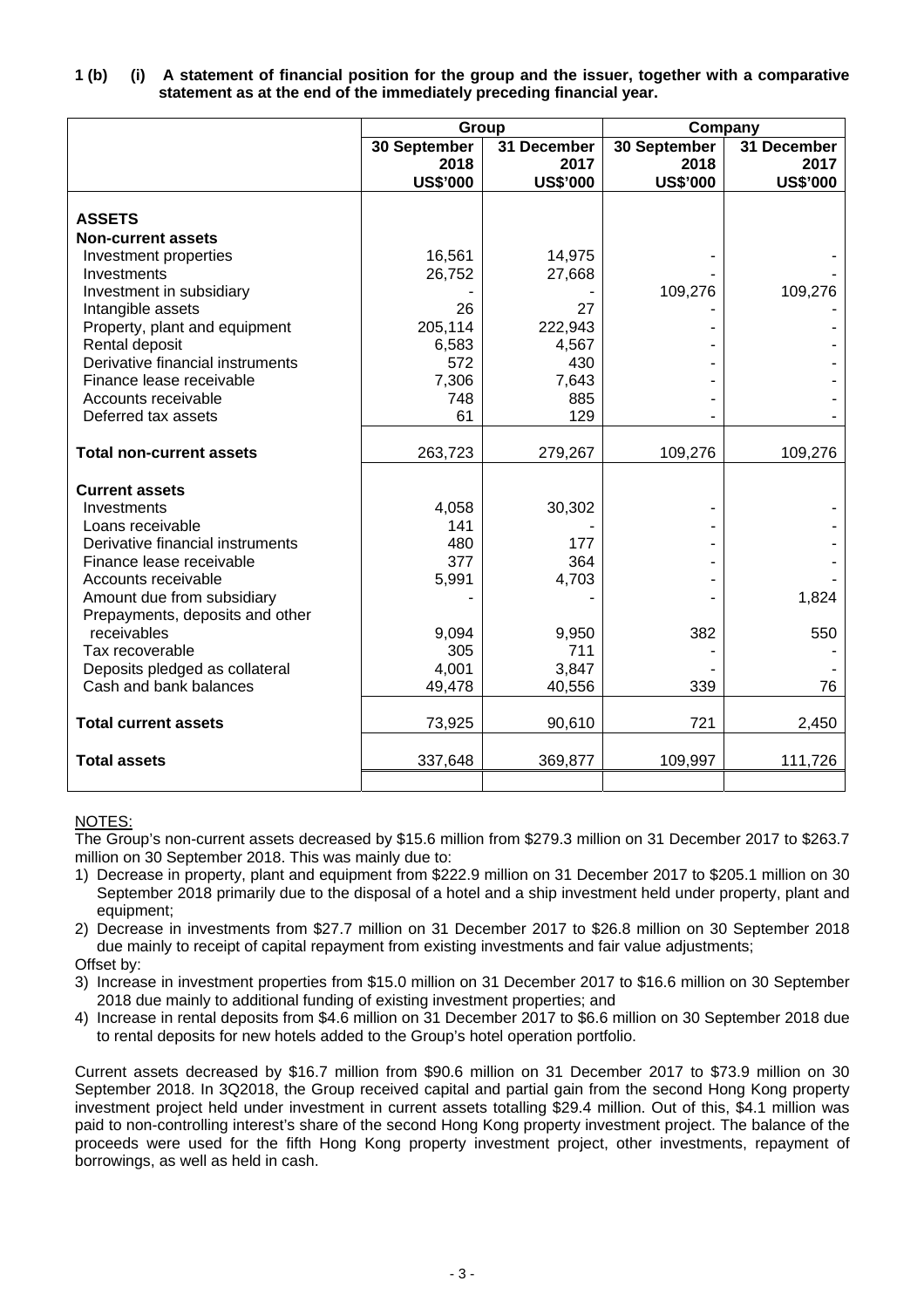|                                                      |                 | Group           |                          | Company         |  |  |  |
|------------------------------------------------------|-----------------|-----------------|--------------------------|-----------------|--|--|--|
|                                                      | 30 September    | 31 December     | 30 September             | 31 December     |  |  |  |
|                                                      | 2018            | 2017            | 2018                     | 2017            |  |  |  |
|                                                      | <b>US\$'000</b> | <b>US\$'000</b> | <b>US\$'000</b>          | <b>US\$'000</b> |  |  |  |
|                                                      |                 |                 |                          |                 |  |  |  |
| <b>EQUITY</b>                                        |                 |                 |                          |                 |  |  |  |
| Equity attributable to owners of the                 |                 |                 |                          |                 |  |  |  |
| parent                                               |                 |                 |                          |                 |  |  |  |
| Share capital                                        | 109,276         | 109,276         | 109,276                  | 109,276         |  |  |  |
| Retained earnings<br>Hedging reserve                 | 22,396<br>1,623 | 19,674<br>943   | (153)                    | 2,332           |  |  |  |
| Exchange reserve                                     | 873             | 1,373           |                          |                 |  |  |  |
| Capital reserve                                      | (2,907)         | (2,907)         |                          |                 |  |  |  |
|                                                      |                 |                 |                          |                 |  |  |  |
| Total equity attributable to owners of               |                 |                 |                          |                 |  |  |  |
| the parent                                           | 131,261         | 128,359         | 109,123                  | 111,608         |  |  |  |
| Non-controlling interests                            | 4,696           | 7,606           |                          |                 |  |  |  |
|                                                      |                 |                 |                          |                 |  |  |  |
| <b>Total equity</b>                                  | 135,957         | 135,965         | 109,123                  | 111,608         |  |  |  |
|                                                      |                 |                 |                          |                 |  |  |  |
| <b>LIABILITIES</b>                                   |                 |                 |                          |                 |  |  |  |
| <b>Non-current liabilities</b>                       |                 |                 |                          |                 |  |  |  |
| <b>Borrowings</b>                                    | 138,234         | 150,343         |                          |                 |  |  |  |
| Derivative financial instruments                     |                 | 108             |                          |                 |  |  |  |
| Deferred tax liabilities                             | 509             | 538             |                          |                 |  |  |  |
| Other payables                                       | 77              | 77              |                          |                 |  |  |  |
| Provision for onerous contract                       | 1,068           | 1,735           |                          |                 |  |  |  |
|                                                      |                 |                 |                          |                 |  |  |  |
| <b>Total non-current liabilities</b>                 | 139,888         | 152,801         | $\overline{\phantom{a}}$ |                 |  |  |  |
|                                                      |                 |                 |                          |                 |  |  |  |
| <b>Current liabilities</b>                           |                 |                 |                          |                 |  |  |  |
| <b>Borrowings</b><br>Due to Tokumei Kumiai investors | 48,362          | 66,462          |                          |                 |  |  |  |
| Derivative financial instruments                     | 2,500           | 2,359<br>127    |                          |                 |  |  |  |
| Accounts payable                                     | 3,718           | 3,970           |                          |                 |  |  |  |
| Amount due to subsidiary                             |                 |                 | 811                      |                 |  |  |  |
| Other payables and accruals                          | 6,392           | 7,716           | 63                       | 118             |  |  |  |
| Provision for onerous contract                       | 741             | 439             |                          |                 |  |  |  |
| Income tax payable                                   | 90              | 38              |                          |                 |  |  |  |
|                                                      |                 |                 |                          |                 |  |  |  |
| <b>Total current liabilities</b>                     | 61,803          | 81,111          | 874                      | 118             |  |  |  |
|                                                      |                 |                 |                          |                 |  |  |  |
| <b>Total liabilities</b>                             | 201,691         | 233,912         | 874                      | 118             |  |  |  |
|                                                      |                 |                 |                          |                 |  |  |  |
| <b>Total equity and liabilities</b>                  | 337,648         | 369,877         | 109,997                  | 111,726         |  |  |  |
|                                                      |                 |                 |                          |                 |  |  |  |
|                                                      |                 |                 |                          |                 |  |  |  |

# NOTES:

Total liabilities decreased by \$32.2 million from \$233.9 million on 31 December 2017 to \$201.7 million on 30 September 2018 mainly due to decreased in borrowings following repayments made with proceeds from disposal of a hotel and a ship investment (held under "property, plant and equipment") as well as from part of the proceeds received from the Group's second Hong Kong property investment project.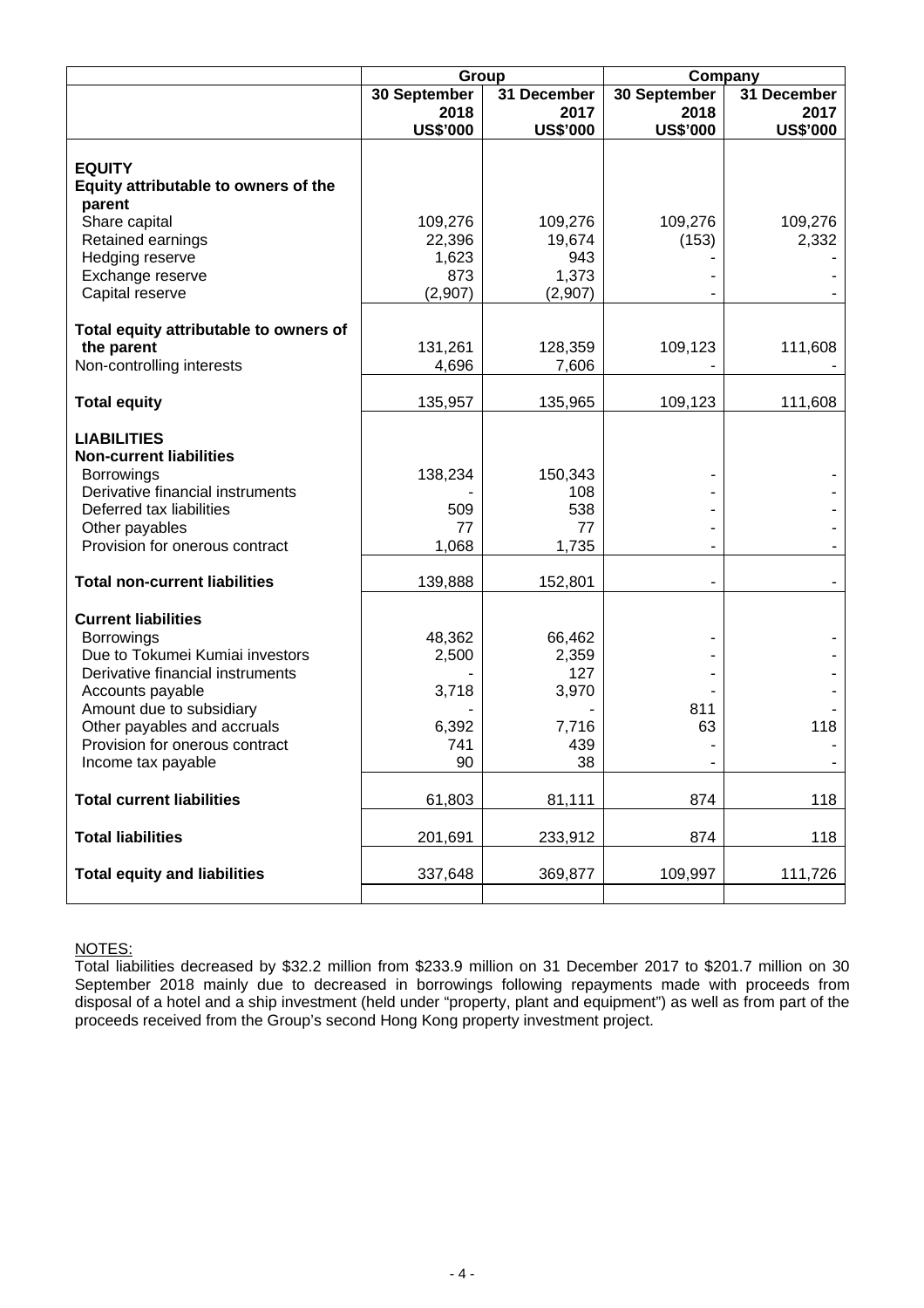# **1 (b) (ii) Aggregate amount of group's borrowings and debt securities.**

|                                                                                          |                                   | As at 30 September 2018             | As at 31 December 2017            |                                     |  |
|------------------------------------------------------------------------------------------|-----------------------------------|-------------------------------------|-----------------------------------|-------------------------------------|--|
|                                                                                          | <b>Secured</b><br><b>US\$'000</b> | <b>Unsecured</b><br><b>US\$'000</b> | <b>Secured</b><br><b>US\$'000</b> | <b>Unsecured</b><br><b>US\$'000</b> |  |
| Amount repayable in one year or<br>less, or on demand<br>Amount repayable after one year | 31,385<br>126,491                 | 16,977<br>11,743                    | 40,404<br>133,814                 | 26,058<br>16,529                    |  |
| Total                                                                                    | 157,876                           | 28,720                              | 174,218                           | 42,587                              |  |

# **Details of any collateral**

The Group's borrowings as at 30 September 2018 are secured by means of:

- legal mortgages over certain cash deposits of a subsidiary<br>• legal mortgages over investment properties of subsidiaries
- legal mortgages over investment properties of subsidiaries
- legal mortgages over vessels of subsidiaries
- legal mortgages over a freehold property under the category of "Property, plant and equipment" of a subsidiary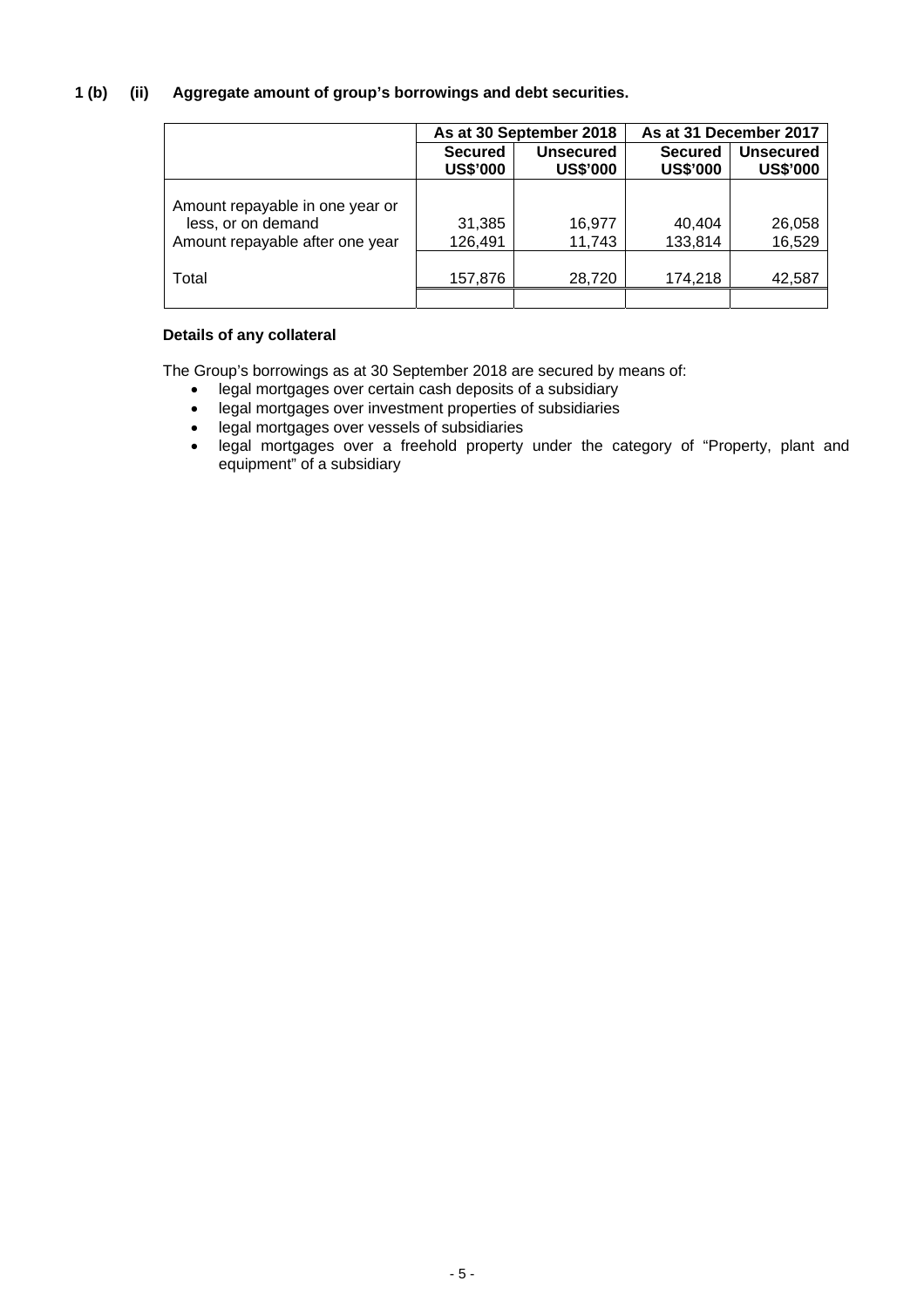| 1 (c) |  |  |  |  |                                                                   |  | A statement of cash flows for the group, together with a comparative statement for the |  |  |
|-------|--|--|--|--|-------------------------------------------------------------------|--|----------------------------------------------------------------------------------------|--|--|
|       |  |  |  |  | corresponding period of the immediately preceding financial year. |  |                                                                                        |  |  |

|                                                                                                                                                                                                                                                                                                                                                                                                                                                                                                                                                                                                                                                                                                                  |             |                                                                                                                                           | 9 Months ended<br>30 September                                                                                                                |
|------------------------------------------------------------------------------------------------------------------------------------------------------------------------------------------------------------------------------------------------------------------------------------------------------------------------------------------------------------------------------------------------------------------------------------------------------------------------------------------------------------------------------------------------------------------------------------------------------------------------------------------------------------------------------------------------------------------|-------------|-------------------------------------------------------------------------------------------------------------------------------------------|-----------------------------------------------------------------------------------------------------------------------------------------------|
|                                                                                                                                                                                                                                                                                                                                                                                                                                                                                                                                                                                                                                                                                                                  | <b>Note</b> | 2018<br><b>US\$'000</b>                                                                                                                   | 2017<br><b>US\$'000</b>                                                                                                                       |
|                                                                                                                                                                                                                                                                                                                                                                                                                                                                                                                                                                                                                                                                                                                  |             |                                                                                                                                           |                                                                                                                                               |
| Cash flows from operating activities                                                                                                                                                                                                                                                                                                                                                                                                                                                                                                                                                                                                                                                                             |             |                                                                                                                                           |                                                                                                                                               |
| Profit before tax                                                                                                                                                                                                                                                                                                                                                                                                                                                                                                                                                                                                                                                                                                |             | 6,419                                                                                                                                     | 6,027                                                                                                                                         |
| Adjustments for:<br>Investment returns<br>Amortisation and depreciation<br>Gain on disposal of property, plant and equipment<br>Reversal of impairment of property, plant and equipment<br>Reversal of provision for receivable (IFRS 9)<br>Net foreign exchange (gain)/ loss<br>Interest income<br>Finance costs - interest expense<br>Finance costs – others                                                                                                                                                                                                                                                                                                                                                   |             | (787)<br>7,858<br>(114)<br>(3,092)<br>(15)<br>(192)<br>(640)<br>4,392<br>336                                                              | (5, 448)<br>7,602<br>(1)<br>206<br>(595)<br>3,984<br>226                                                                                      |
| Allocation to Tokumei Kumiai investors                                                                                                                                                                                                                                                                                                                                                                                                                                                                                                                                                                                                                                                                           |             | 685                                                                                                                                       | 623                                                                                                                                           |
| Operating cash flows before changes in working capital                                                                                                                                                                                                                                                                                                                                                                                                                                                                                                                                                                                                                                                           |             | 14,850                                                                                                                                    | 12,624                                                                                                                                        |
| Changes in working capital:<br>Net change in accounts receivable<br>Net change in prepayments, deposits and other receivables<br>Net change in accounts payable<br>Net change in other payables, accruals and deferred income                                                                                                                                                                                                                                                                                                                                                                                                                                                                                    |             | (1,388)<br>487<br>(125)<br>(1,709)                                                                                                        | (708)<br>(1, 245)<br>(187)<br>(2, 483)                                                                                                        |
| Cash flows generated from operations<br>Interest received on bank balances<br>Tax reimbursed/ (paid)                                                                                                                                                                                                                                                                                                                                                                                                                                                                                                                                                                                                             |             | 12,115<br>207<br>326                                                                                                                      | 8,001<br>91<br>(529)                                                                                                                          |
| Net cash flows generated from operating activities                                                                                                                                                                                                                                                                                                                                                                                                                                                                                                                                                                                                                                                               | [A]         | 12,648                                                                                                                                    | 7,563                                                                                                                                         |
| Cash flows from investing activities                                                                                                                                                                                                                                                                                                                                                                                                                                                                                                                                                                                                                                                                             |             |                                                                                                                                           |                                                                                                                                               |
| Purchase of investment properties<br>Purchase of investments<br>Proceeds from sale of an investment property<br>Proceeds from redemption/ sale of investments<br>Proceeds from finance lease<br>Hotel lease deposit<br>Deposits for small residential projects<br>Purchase of property, plant and equipment<br>Proceeds from disposal of property, plant and equipment<br>Net (redemption)/ contribution from Tokumei Kumiai investors<br>Loans advanced<br>Loans repaid<br>Interest received from loans and finance leases<br>Net (increase)/ decrease in deposits pledged as collateral<br>Income proceeds from investments<br>Settlement of derivative financial instruments<br>Proceeds from property rental |             | (6,601)<br>(10, 934)<br>6,029<br>20,664<br>279<br>(2,027)<br>(1,225)<br>14,472<br>(330)<br>(140)<br>384<br>(261)<br>16,277<br>(20)<br>647 | (9, 392)<br>(7, 565)<br>7,935<br>3,946<br>258<br>(1, 147)<br>(108)<br>(2, 547)<br>468<br>(5,702)<br>450<br>448<br>39<br>197<br>(149)<br>1,320 |
| Net cash flows generated from/ (used in) investing activities                                                                                                                                                                                                                                                                                                                                                                                                                                                                                                                                                                                                                                                    | [B]         | 37,214                                                                                                                                    | (11, 547)                                                                                                                                     |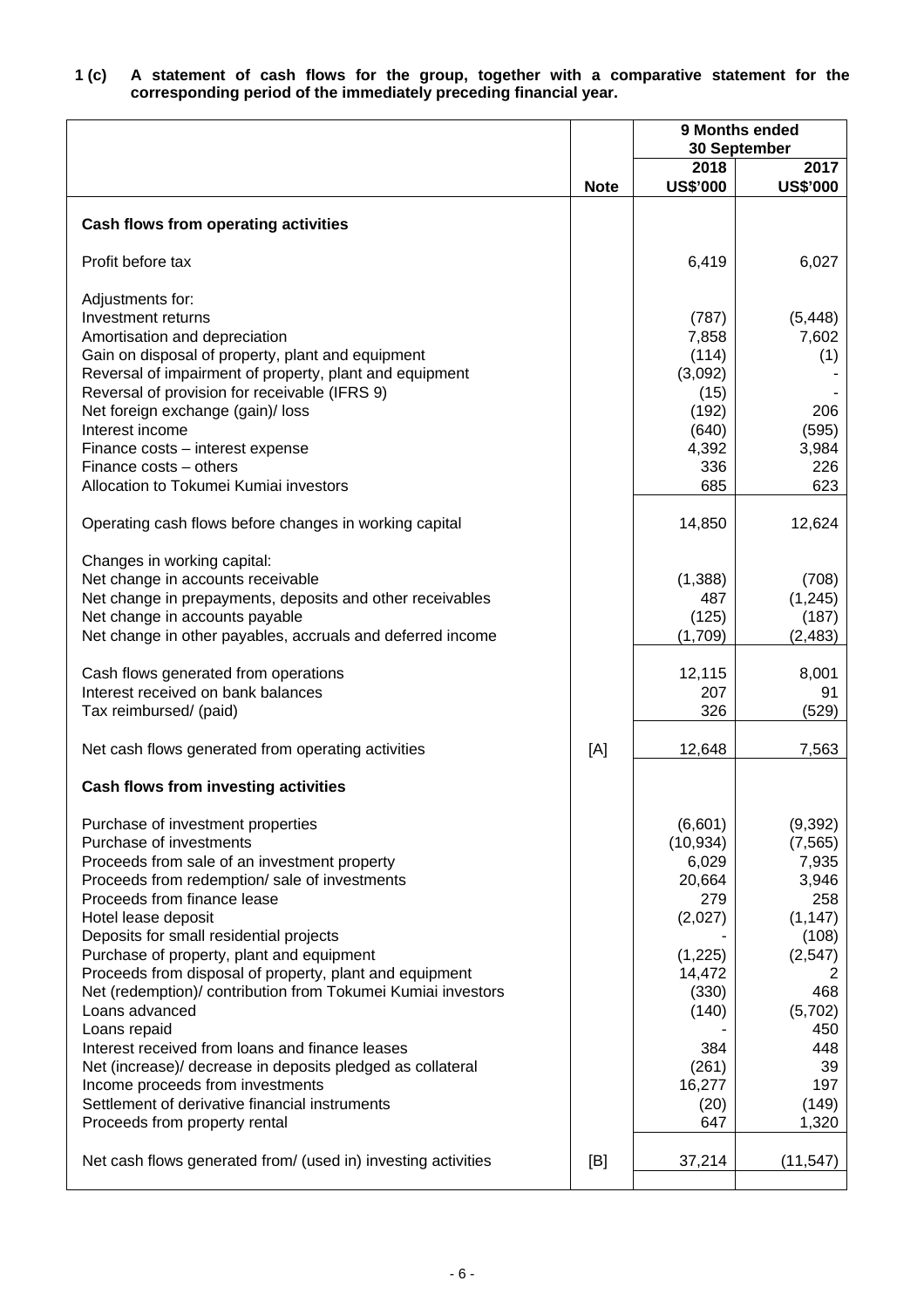|                                                                                                                                                                                                                                                 |             |                                                         | 9 Months ended<br>30 September             |
|-------------------------------------------------------------------------------------------------------------------------------------------------------------------------------------------------------------------------------------------------|-------------|---------------------------------------------------------|--------------------------------------------|
|                                                                                                                                                                                                                                                 | <b>Note</b> | 2018<br><b>US\$'000</b>                                 | 2017<br><b>US\$'000</b>                    |
| <b>Cash flows from financing activities</b>                                                                                                                                                                                                     |             |                                                         |                                            |
| Proceeds from borrowings<br>Repayment of borrowings<br>Interest and other finance cost paid<br>Dividend paid<br>Payment to non-controlling interest                                                                                             |             | 11,907<br>(41, 839)<br>(4, 409)<br>(2, 218)<br>(4, 147) | 26,006<br>(23, 452)<br>(4, 134)<br>(1,010) |
| Net cash flows used in financing activities                                                                                                                                                                                                     | C           | (40, 706)                                               | (2,590)                                    |
| Net increase/ (decrease) in cash and bank balances                                                                                                                                                                                              |             | 9,156                                                   | (6, 574)                                   |
| Movements in cash and bank balances:<br>Cash and bank balances at beginning of the period<br>Net increase/ (decrease) in cash and bank balances<br>Effects of foreign exchange rate changes, net<br>Cash and bank balances at end of the period |             | 40,556<br>9,156<br>(234)<br>49,478                      | 35,552<br>(6, 574)<br>695<br>29,673        |
|                                                                                                                                                                                                                                                 |             |                                                         |                                            |

# NOTES:

The Group's cash and bank balances increased by \$8.9 million in 9M2018 after the effects of foreign exchange rate changes mainly due to the followings:

- [A] Cash flows generated from operating activities amounted to \$12.6 million for 9M2018 compared to \$7.6 million for 9M2017, mainly due to contribution from ship charter income and arrangement fees earned.
- [B] Cash flows generated from investing activities were \$37.2 million for 9M2018.

Main cash inflows from investing activities include:

- i) proceeds from sale of an investment property, which pertain to the Group's small residential property investment, ALERO series, of \$6.0 million,
- ii) proceeds from redemption/sale of investments of \$20.7 million, of which \$14.7 million pertains to the capital returned from the Group's second Hong Kong property project investment;
- iii) proceeds from disposal of a hotel and a ship (both of which are classified under property, plant and equipment) totalling \$14.5 million; and
- iv) income proceeds from investments of \$16.3 million, of which \$14.7 million pertains to income proceeds from the Group's second Hong Kong property project investment.

Main cash outflows from investing activities include:

- i) investment in investment properties of \$6.6 million;
- ii) purchase/additional funding of investments of \$10.9 million, of which \$8.0 million pertains to the Group's fifth Hong Kong property project investment ; and
- iii) payment of new hotel lease deposit of \$2.0 million.
- [C] Cash flows used in financing activities were \$40.7 million in 9M2018 mainly due to repayments of borrowings offset by new borrowings and refinancing of existing borrowings in 9M2018. Dividend of \$2.2 million for FY2017 approved in AGM was paid in 2Q2018.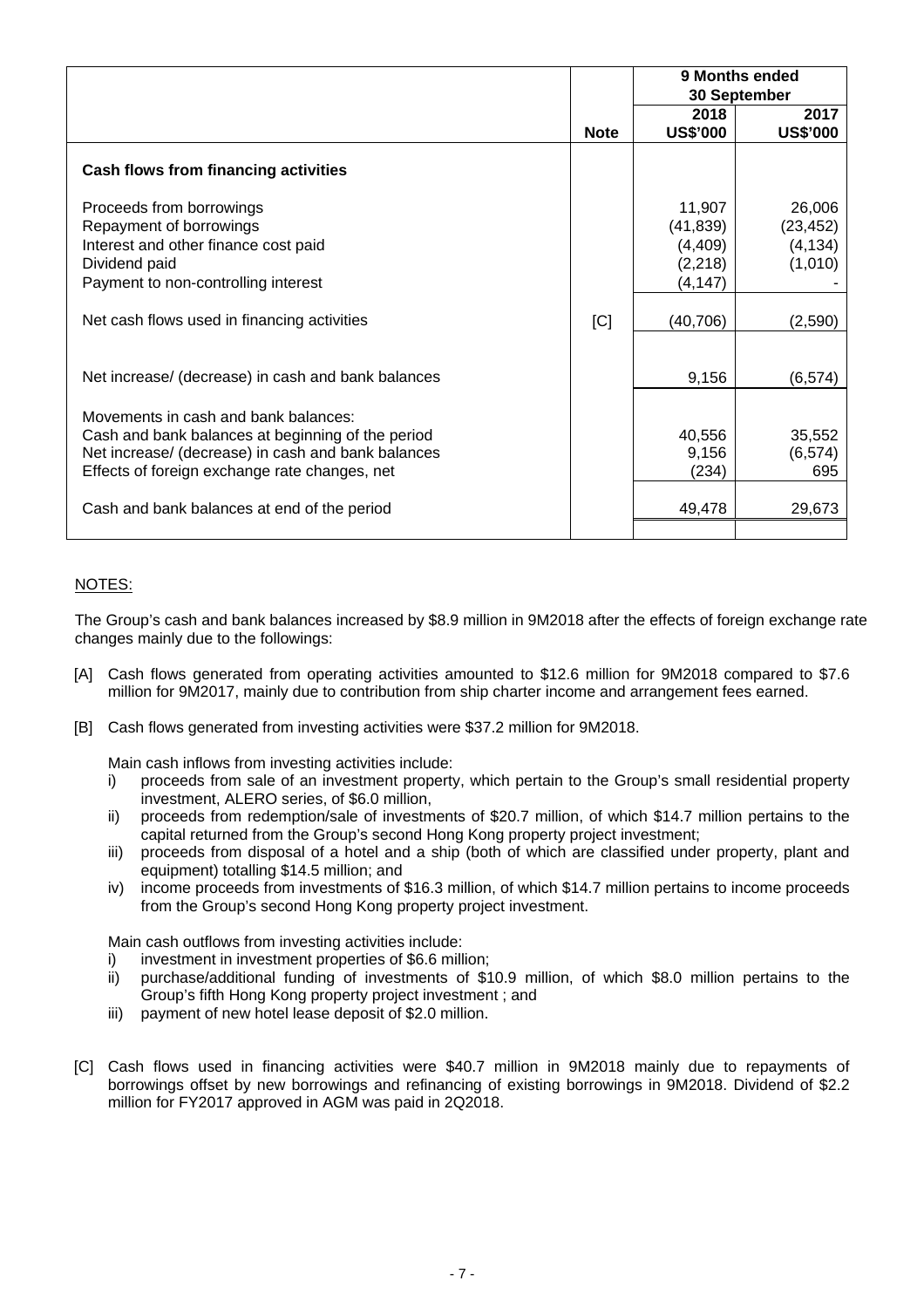**1 (d) (i) A statement for the group and the issuer showing either (i) all changes in equity or (ii) changes in equity other than those arising from capitalization issues and distributions to shareholders, together with a comparative statement for the corresponding period of the immediately preceding financial year.** 

| Group                                                                            | <b>Share</b><br>capital<br><b>US\$'000</b> | <b>Share</b><br>premium<br><b>US\$'000</b> | <b>Retained</b><br>earnings<br><b>US\$'000</b> | Hedging<br>reserve<br><b>US\$'000</b> | <b>Exchange</b><br>reserve<br><b>US\$'000</b> | Capital<br>reserve<br><b>US\$'000</b> | <b>Total equity</b><br>attributable to<br>owners of the<br>parent<br><b>US\$'000</b> | Non-<br>controlling<br>interests<br><b>US\$'000</b> | Total<br>equity<br><b>US\$'000</b> |
|----------------------------------------------------------------------------------|--------------------------------------------|--------------------------------------------|------------------------------------------------|---------------------------------------|-----------------------------------------------|---------------------------------------|--------------------------------------------------------------------------------------|-----------------------------------------------------|------------------------------------|
| At 1 January 2017                                                                | 75,167                                     | 31,319                                     | 14,460                                         | 353                                   | 525                                           | (117)                                 | 121,707                                                                              | 4,185                                               | 125,892                            |
| Profit for the period<br>Other comprehensive<br>income/ (expense)                |                                            |                                            | 4,846                                          | 180                                   | 819                                           |                                       | 4,846<br>999                                                                         | 842<br>(19)                                         | 5,688<br>980                       |
|                                                                                  |                                            |                                            | ۰.                                             |                                       |                                               |                                       |                                                                                      |                                                     |                                    |
| Total comprehensive<br>income<br>Adjustments to equity<br>arising from           |                                            |                                            | 4,846                                          | 180                                   | 819                                           |                                       | 5,845                                                                                | 823                                                 | 6,668                              |
| restructuring <sup>B</sup><br>Distribution to owners -<br>Dividend in respect of | 34,109                                     | (31, 319)                                  |                                                |                                       |                                               | (2,790)                               |                                                                                      |                                                     |                                    |
| 2016                                                                             |                                            | $\overline{\phantom{a}}$                   | (1,010)                                        |                                       |                                               |                                       | (1,010)                                                                              |                                                     | (1,010)                            |
| At 30 September 2017                                                             | 109,276                                    |                                            | 18,296                                         | 533                                   | 1,344                                         | (2,907)                               | 126,542                                                                              | 5,008                                               | 131,550                            |
| At 1 January 2018<br>Adjustments due to first                                    | 109,276                                    |                                            | 19,674                                         | 943                                   | 1,373                                         | (2,907)                               | 128,359                                                                              | 7,606                                               | 135,965                            |
| time adoption of IFRS 9                                                          |                                            | $\blacksquare$                             | (15)                                           | $\overline{\phantom{a}}$              | $\overline{a}$                                |                                       | (15)                                                                                 |                                                     | (15)                               |
| Profit for the period                                                            |                                            | $\overline{a}$                             | 4,955                                          |                                       |                                               |                                       | 4,955                                                                                | 1,248                                               | 6,203                              |
| Other comprehensive<br>income                                                    |                                            |                                            | $\blacksquare$                                 | 680                                   | (500)                                         |                                       | 180                                                                                  | (11)                                                | 169                                |
| Total comprehensive<br>income<br>Distribution to owners -                        |                                            |                                            | 4,955                                          | 680                                   | (500)                                         |                                       | 5,135                                                                                | 1,237                                               | 6,372                              |
| Dividend in respect of<br>2017<br>Payment to non-                                |                                            |                                            | (2, 218)                                       |                                       |                                               |                                       | (2, 218)                                                                             |                                                     | (2, 218)                           |
| controlling interests                                                            |                                            |                                            |                                                |                                       |                                               |                                       |                                                                                      | (4, 147)                                            | (4, 147)                           |
| At 30 September 2018                                                             | 109,276                                    |                                            | 22,396                                         | 1,623                                 | 873                                           | (2,907)                               | 131,261                                                                              | 4,696                                               | 135,957                            |

| Company                                                  | Share capital<br><b>US\$'000</b> | <b>Accumulated losses/</b><br><b>Retained earnings</b><br><b>US\$'000</b> | <b>Total equity</b><br><b>US\$'000</b> |
|----------------------------------------------------------|----------------------------------|---------------------------------------------------------------------------|----------------------------------------|
| At date of incorporation on 12 January 2017              | ۰                                |                                                                           |                                        |
| Loss for the period                                      | $\blacksquare$                   | (137)                                                                     | (137)                                  |
| Total comprehensive expense<br><b>Issuance of shares</b> | 109,276                          | (137)                                                                     | (137)<br>109,276                       |
| At 30 September 2017                                     | 109,276                          | (137)                                                                     | 109,139                                |
| At 1 January 2018                                        | 109,276                          | 2,332                                                                     | 111,608                                |
| Loss for the period                                      |                                  | (267)                                                                     | (267)                                  |
| Total comprehensive expense                              | ۰                                | (267)                                                                     | (267)                                  |
| Distribution to owners - Dividend in respect of 2017     | ۰                                | (2, 218)                                                                  | (2, 218)                               |
| At 30 September 2018                                     | 109,276                          | (153)                                                                     | 109,123                                |

B Uni-Asia Group Limited (the "Company") was incorporated on 12 January 2017 with an issued and paid-up share capital of US\$1.00, comprising one ordinary share ("Share"). On 26 May 2017, the Company completed the acquisition of all of the shares in the capital of Uni-Asia Holdings Limited pursuant to the restructuring exercise (the "Restructuring Exercise") undertaken by the Company by way of a scheme of arrangement under Section 86 of the Companies Law (2017 Revision) of the Cayman Islands (the "Scheme"). In connection with the Restructuring Exercise and the Scheme, 46,979,279 Shares ("Scheme Shares") were allotted and issued by the Company to the shareholders of Uni-Asia Holdings Limited on 26 May 2017. Following the allotment and issuance of the Scheme Shares, the total issued share capital of the Company increased from one Share to 46,979,280 Shares. Following the completion of the Restructuring Exercise, the Company was listed and quoted on the Main Board of the Singapore Exchange Securities Trading Limited (the "SGX-ST") on 2 June 2017 and Uni-Asia Holdings Limited was delisted from the Main Board of the SGX-ST with effect from 2 June 2017.

 $\overline{a}$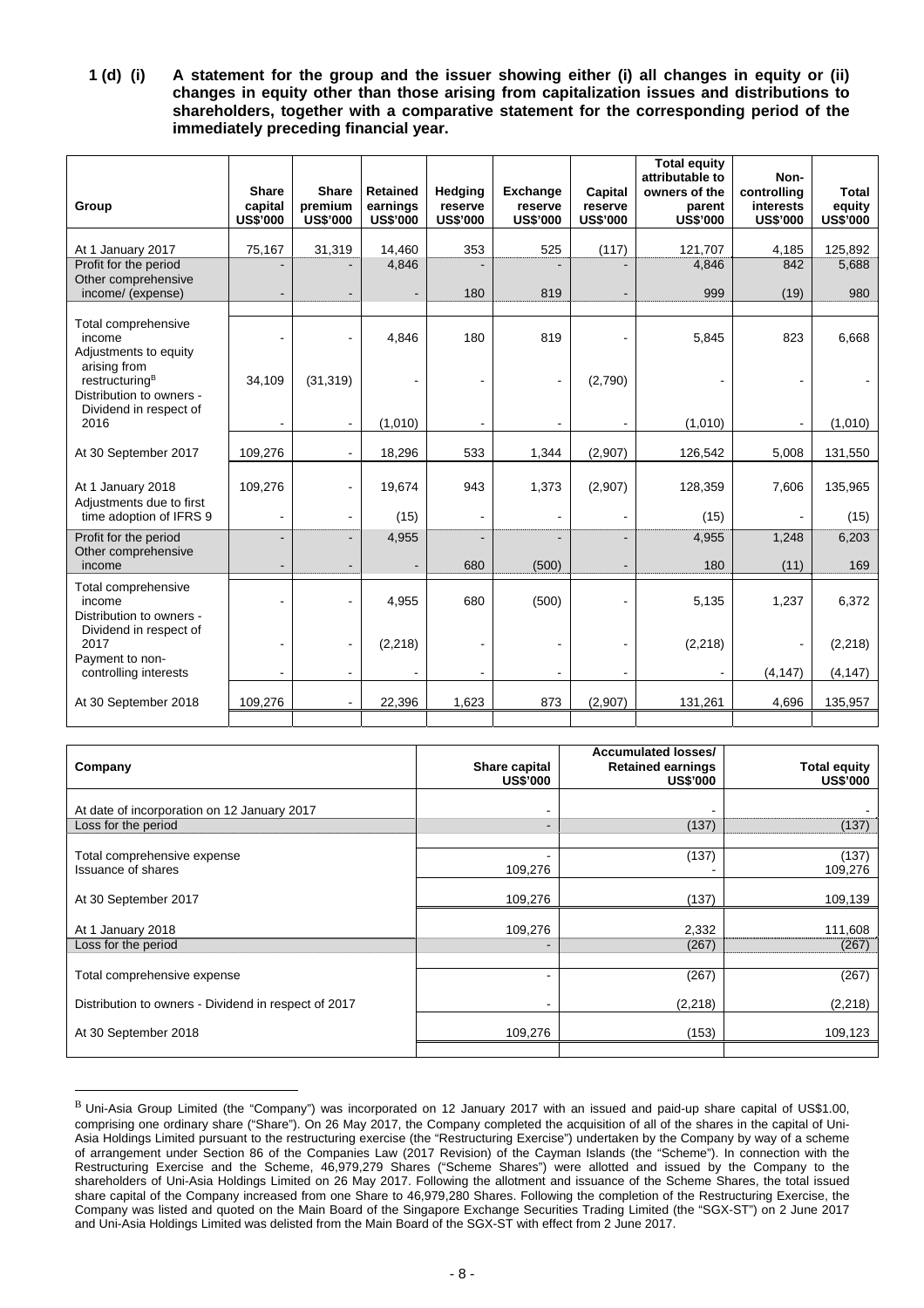**1 (d) (ii) Details of any changes in the company's share capital arising from rights issue, bonus issue, share buy-backs, exercise of share options or warrants, conversion of other issues of equity securities, issue of shares for cash or as consideration for acquisition or for any other purpose since the end of the previous period reported on. State also the number of shares that may be issued on conversion of all the outstanding convertibles as well as the number of shares held as treasury shares, if any, against the total number of issued shares excluding treasury shares of the issuer, as at the end of the current financial period reported on and as at the end of the corresponding period of the immediately preceding financial year.** 

During the period ended 30 September 2018, there was no change in share capital.

 The Company did not have any convertibles or treasury shares as at 30 September 2018, 31 December 2017 and 30 September 2017.

#### **1 (d) (iii) To show the total number of issued shares excluding treasury shares as at the end of the current financial period and as at the end of the immediately preceding year.**

|                               | <b>Uni-Asia Group Limited</b><br>As at 30 September 2018 | <b>Uni-Asia Holdings Limited</b><br>As at 31 December 2017 |
|-------------------------------|----------------------------------------------------------|------------------------------------------------------------|
| Total number of issued shares | 46.979.280                                               | 46.979.280                                                 |

**1 (d) (iv) A statement showing all sales, transfers, disposal, cancellation and/ or use of treasury shares as at the end of the current financial period reported on.** 

Not applicable.

**2 Whether the figures have been audited or reviewed and in accordance with which auditing standard or practice.** 

The figures have not been audited or reviewed.

**3 Where the figures have been audited or reviewed, the auditors' report (including any qualifications or emphasis of a matter).** 

Not applicable.

#### **4 Whether the same accounting policies and method of computation as in the issuer's most recently audited annual financial statements have been applied.**

The Group has adopted the same accounting policies and method of computation in the financial statements for the current financial period as compared with the audited financial statements for the financial year ended 31 December 2017, except for the adoption of "*IFRS 9 – Financial Instruments*" and "*IFRS 15 – Revenue from Contracts with Customers*" that are effective as of 1 January 2018.

**5 If there are any changes in the accounting policies and method of computation, including any required by an accounting standard, what has changed, as well as the reasons for, and the effect of the change.** 

The Group has adopted IFRS 9 and IFRS 15 on 1 January 2018.

#### *IFRS 9 – Financial Instruments*

In July 2014, the IASB issued the final version of IFRS 9 Financial Instruments that replaces IAS 39 Financial Instruments: Recognition and Measurement and all previous versions of IFRS 9. IFRS 9 brings together all three aspects of the accounting for financial instruments project: classification and measurement, impairment, and hedge accounting. There were no significant changes to the classification and measurement of the Group financial instruments and the accounting for hedges.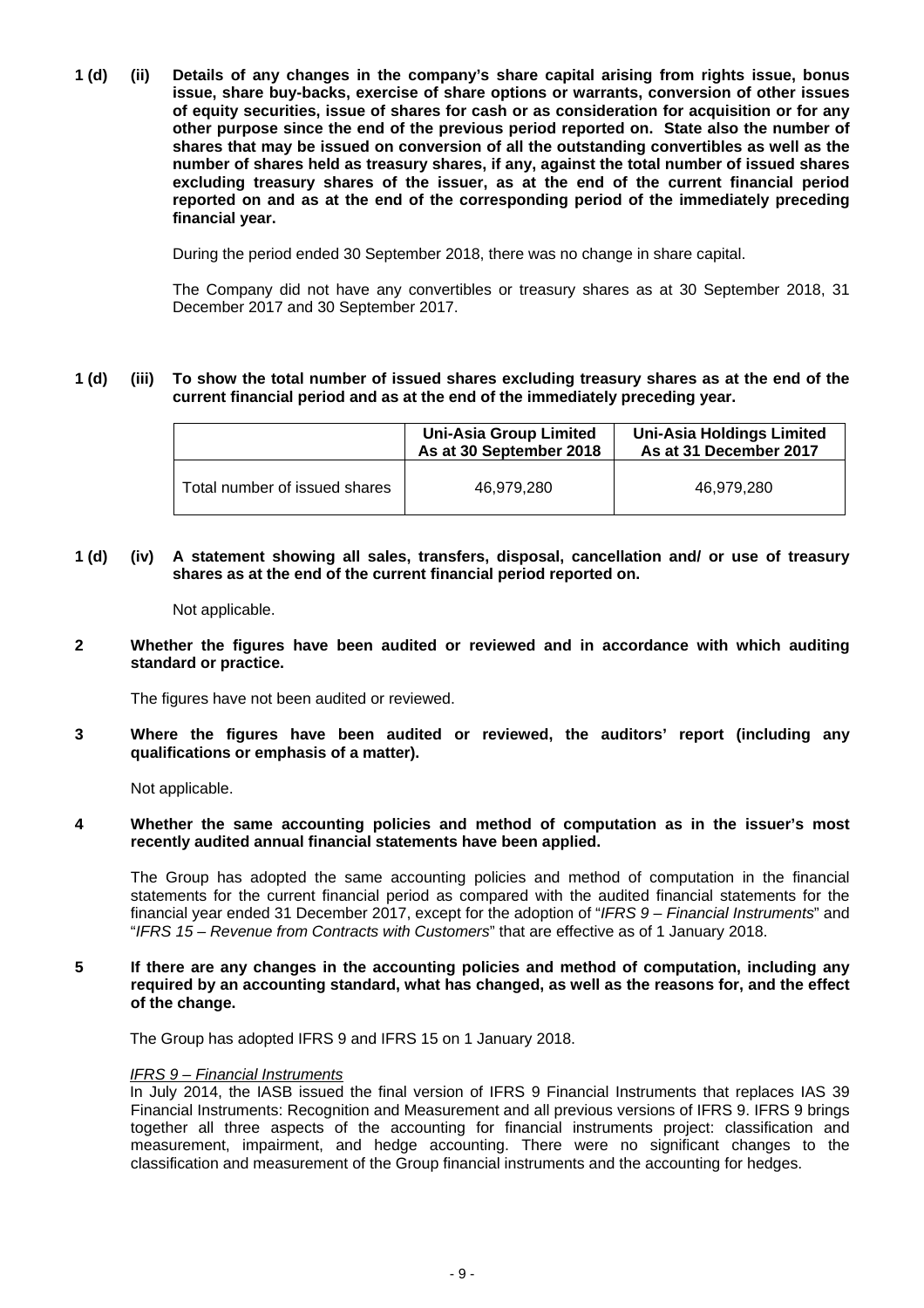With regard to impairment, IFRS 9 requires the Group to assess expected credit losses on all of its relevant financial assets, either on a 12-month or lifetime basis. The Group applied the simplified approach and recorded lifetime expected losses on the relevant financial assets. As a result of the assessment, an impairment loss of US\$15,000 was made to the beginning retained earnings on 1 January 2018 (please refer to page 8) and a net reversal of impairment loss of US\$15,000 was made for the period ended 30 September 2018.

## *IFRS 15 – Revenue from Contracts with Customers*

IFRS 15 was issued in May 2014, and amended in April 2016, and establishes a five-step model to account for revenue arising from contracts with customers. Under IFRS 15, revenue is recognised at an amount that reflects the consideration to which an entity expects to be entitled in exchange for transferring goods or services to a customer. The adoption of IFRS 15 did not have a material impact to the Group's financials.

#### **6 Earnings per ordinary share of the group for the current financial period reported on and the corresponding period of the immediately preceding financial year, after deducting any provision for preference dividends.**

|                                                                        | 3 <sup>rd</sup> Quarter |        | 9 Months ended<br>30 September |        |
|------------------------------------------------------------------------|-------------------------|--------|--------------------------------|--------|
|                                                                        | 2018                    | 2017   | 2018                           | 2017   |
| Profit/ (loss) attributable to owners of the parent (US\$'000)         | (179)                   | 33     | 4,955                          | 4,846  |
| Weighted average number of ordinary shares in issue ('000)             | 46,979                  | 46,979 | 46,979                         | 46,979 |
| Earnings/ (loss) per share (US cents per share)<br>- basic and diluted | (0.38)                  | 0.07   | 10.55                          | 10.32  |
|                                                                        |                         |        |                                |        |

#### **7 Net asset value for the group per ordinary share based on the total number of issued shares excluding treasury shares of the issuer at the end of the:**

**(a) current financial period reported on; and** 

## **(b) immediately preceding financial year.**

|                                                                               | 30 September 2018 | 31 December 2017 |
|-------------------------------------------------------------------------------|-------------------|------------------|
| Net asset value per ordinary share based on issued<br>share capital (in US\$) | 2.89              | 2.89             |

**8 A review of the group performance, to the extent necessary for a reasonable understanding of the group's business. It must include discussion of any significant factors that affected the turnover, costs, and earnings for the current financial period report on, including (where applicable) seasonal or cyclical factors; and any material factors that affected the cash flow, working capital, assets or liabilities of the group during current financial period reported on:** 

#### **Review of Income Statement**

#### **Total Income**

Total income of the Group was \$86.0 million for 9M2018, a 17% increase from 9M2017. Changes in major components of total income, including charter income, fee income, hotel income and investment returns are explained below.

(i) Charter Income

Charter income increased by 7% from \$27.5 million in 9M2017 to \$29.4 million in 9M2018 mainly due to the inclusion of charter income of the vessel under Fulgida Bulkship S.A. ("Fulgida") in 9M2018, but not in 9M2017. This is because Fulgida acquired its vessel on 2 November 2017.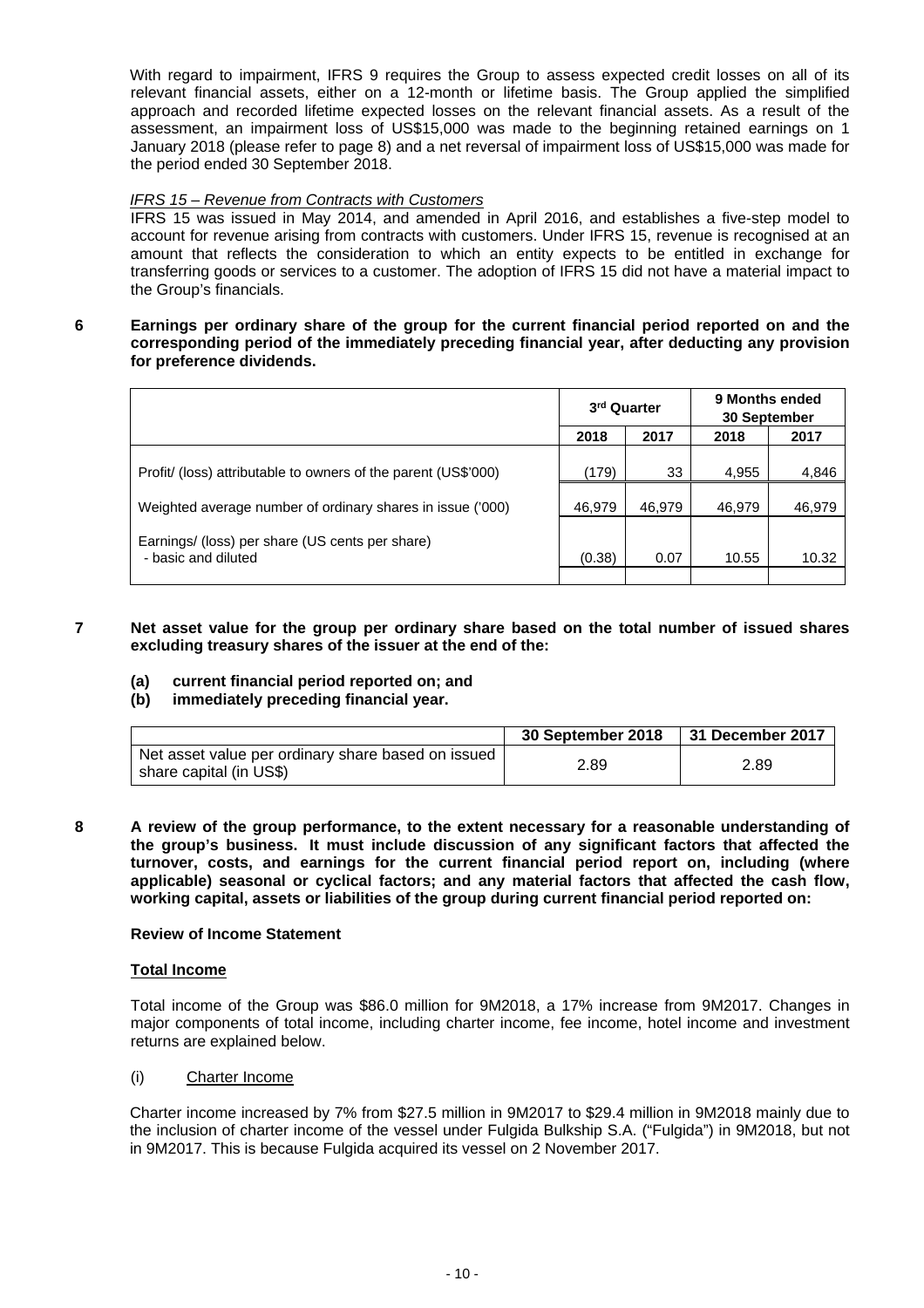### (ii) Fee Income

|                                       | 3Q              |                 |        | <b>9M</b>       |                 |        |
|---------------------------------------|-----------------|-----------------|--------|-----------------|-----------------|--------|
|                                       | 2018            | 2017            | %      | 2018            | 2017            | %      |
| <b>Breakdown of Fee Income:</b>       | <b>US\$'000</b> | <b>US\$'000</b> | Change | <b>US\$'000</b> | <b>US\$'000</b> | Change |
| Asset management & administration fee | 687             | 512             | 34%    | 1.819           | 1,632           | 11%    |
| Arrangement and agency fee            | 838             | 214             | N/M    | 3.141           | 2,662           | 18%    |
| Brokerage commission                  | 143             | 93              | 54%    | 378             | 367             | 3%     |
| Incentive fee                         | (2)             | 53              | (104%) | 351             | 68              | N/M    |
|                                       | 866.            | 872             | 91%    | 5,689           | 4,729           | 20%    |

Total fee income increased by 20% to \$5.7 million in 9M2018 from \$4.7 million in 9M2017. All fee income sub-categories for 9M2018 increased as compared to the same period last year.

## (iii) Hotel Income

Hotel income increased by 40% from \$34.5 million in 9M2017 to \$48.2 million in 9M2018 due to more rooms under operations in 9M2018. The growth was in line with the Group's strategy to expand its hotel operation business. Five new hotels were added to the Group's portfolio in 2018 and the number of rooms under operations had increased from 1,851 as at end of 2017 to 2,667 as of end of September 2018.

## (iv) Investment Returns

|                                                                                                                                                                                                                                                                                                                                                                                                                                                                                                     | 3Q                                                                                       |                                                                                              |                                                                                                                         | <b>9M</b>                                                                                  |                                                                                                          |                                                                                                                          |
|-----------------------------------------------------------------------------------------------------------------------------------------------------------------------------------------------------------------------------------------------------------------------------------------------------------------------------------------------------------------------------------------------------------------------------------------------------------------------------------------------------|------------------------------------------------------------------------------------------|----------------------------------------------------------------------------------------------|-------------------------------------------------------------------------------------------------------------------------|--------------------------------------------------------------------------------------------|----------------------------------------------------------------------------------------------------------|--------------------------------------------------------------------------------------------------------------------------|
|                                                                                                                                                                                                                                                                                                                                                                                                                                                                                                     | 2018                                                                                     | 2017                                                                                         | %                                                                                                                       | 2018                                                                                       | 2017                                                                                                     | %                                                                                                                        |
| <b>Breakdown of Investment Returns:</b>                                                                                                                                                                                                                                                                                                                                                                                                                                                             | <b>US\$'000</b>                                                                          | <b>US\$'000</b>                                                                              | Change                                                                                                                  | <b>US\$'000</b>                                                                            | <b>US\$'000</b>                                                                                          | Change                                                                                                                   |
| Realised gain on investment properties<br>Realised gain on investments<br>- shipping<br>- small residential property developments<br>- distressed assets<br>- listed shares<br>Property rental income<br>Fair value adjustment on investment properties<br>Fair value adjustment on investments<br>- shipping<br>- commercial office building<br>- hotel and residential<br>- small residential property developments<br>- listed shares<br>Net gain/ (loss) on derivative financial<br>instruments | 1,263<br>65<br>56<br>1,182<br>18<br>244<br>(3,588)<br>(12)<br>301<br>(203)<br>4<br>(670) | 2,169<br>65<br>249<br>324<br>246<br>(1, 442)<br>(4)<br>(27)<br>(315)<br>(207)<br>18<br>1,083 | (42%)<br>$0\%$<br>(78%)<br>N/M<br>(94%)<br>(1%)<br>(100%)<br>149%<br>N/M<br>(100%)<br>(196%)<br>(2%)<br>(78%)<br>(162%) | 1,263<br>408<br>141<br>1,182<br>18<br>630<br>(6,253)<br>3,052<br>269<br>118<br>(41)<br>787 | 2,169<br>197<br>257<br>691<br>637<br>1,164<br>(1, 911)<br>2,106<br>(37)<br>(16)<br>322<br>(131)<br>5,448 | (42%)<br>107%<br>(45%)<br>N/M<br>(97%)<br>(1%)<br>$(100\%)$<br>N/M<br>45%<br>$(100\%)$<br>N/M<br>(63%)<br>(69%)<br>(86%) |

Investment returns for 9M2018 was \$0.8 million in 9M2018 compared to \$5.4 million in 9M2017. \$1.2 million in cash was recovered from distressed assets. Additional fair value loss of \$3.5 million was recognised for the containership investments in 3Q2018 following the deteriorations of containership investments as a result of ongoing trade war.

# **Total Operating Expenses**

The Group's total operating expenses increased by 18% from \$62.7 million in 9M2017 to \$74.2 million in 9M2018. Employee benefits expenses, hotel lease expenses and hotel operating expenses increased in correspond with the increase in hotel income. In particular, pre-opening expenses totalling US\$1.1 million for the 5 new hotels added to the Group's hotel portfolio in 9M2018 contributed to the increase in hotel operating expenses. Depreciation and vessel operating expenses increased due mainly to the aforementioned vessel acquired in November 2017.

The Group made a reversal of impairment of property, plant and equipment totalling \$3.1 million in 9M2018 following the disposal of a hotel as well as a contracted sale of a ship, both of which were impaired in previous years.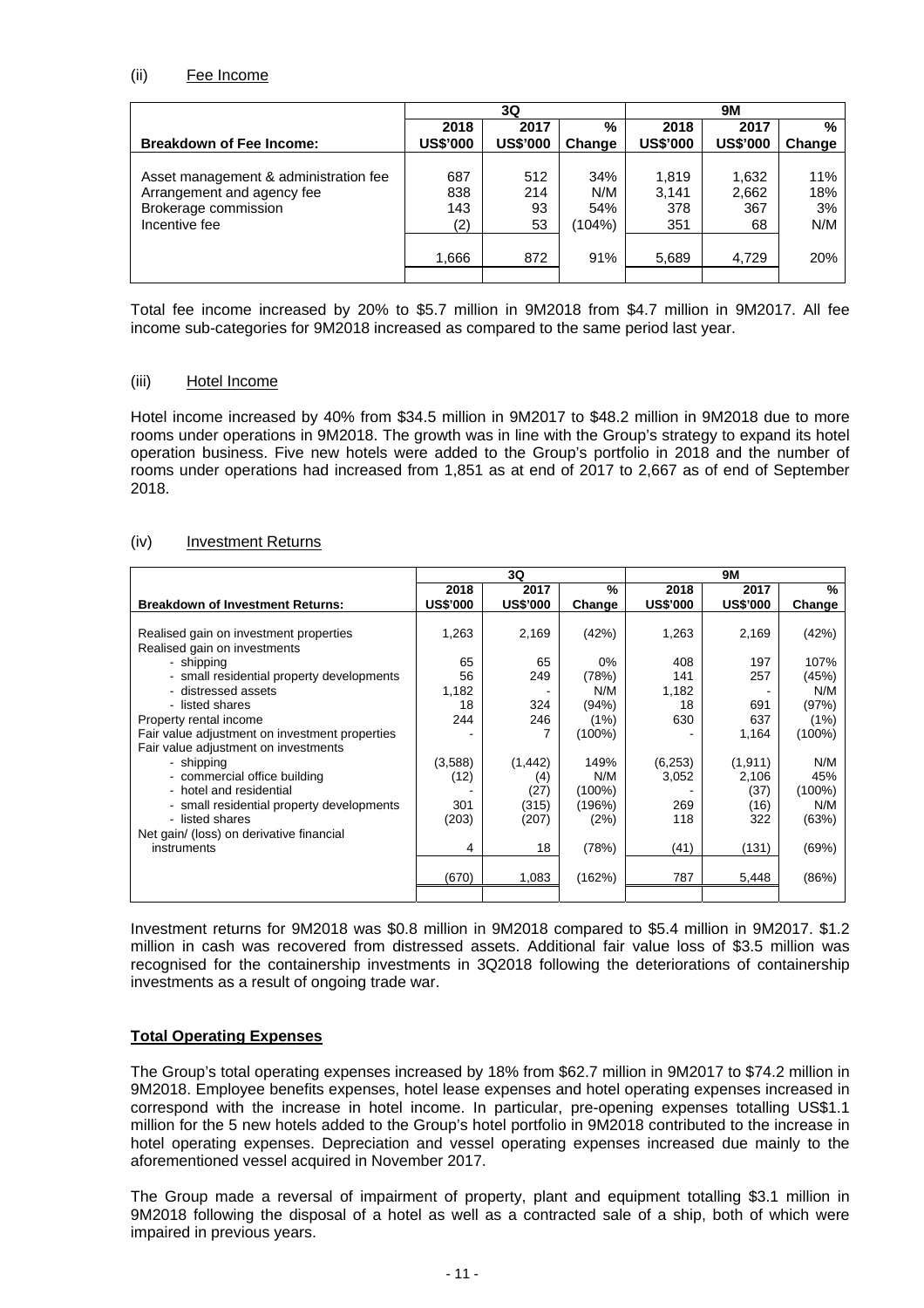## **Operating Profit**

Operating profit of the Group was \$11.8 million for 9M2018, an increase of 9% compared to 9M2017.

#### **Net Profit After Tax**

The Group posted a net profit after tax of \$6.2 million for 9M2018, as compared to \$5.7 million for 9M2017.

#### **9 Where a forecast, or a prospect statement, has been previously disclosed to shareholders, and variance between it and the actual results.**

Not applicable. The Group has not provided a forecast.

**10 A commentary at the date of the announcement of the significant trends and competitive conditions of the industry in which the group operates and any known factors or events that may affect the group in the next reporting period and the next 12 months.** 

#### Dry Bulk

According to Clarksons Research "Dry Bulk Trade Outlook" September 2018 issue, 2018 has so far seen the balance of fundamentals improve in the bulker sector due to limited fleet growth although going forward, there are a number of risks to the demand outlook including the potential for Chinese major bulk imports to soften. Overall, the fundamentals in the bulkcarrier market initially look set to be broadly balanced in the coming year. The Group monitors the bulkcarrier market carefully and makes adjustments to the Group's bulkcarrier strategy accordingly.

#### Containership

According to Howe Robinson Partners Third Quarter Containership Review 2018, the combined impact of tariff, Brexit, financial instability, weaker German growth may result in a highly uncertain containership demand, while the legacy of oversupply from 2018 could weigh on the containership freight, charter and secondhand markets in the coming year. The 4 containerships in the Group shipping portfolio may be impacted under such market conditions.

#### Hong Kong Property

In Hong Kong, the high-speed rail link between Hong Kong and mainland China opened to the public on 23 September 2018. The Hong Kong-Zhuhai-Macau bridge linking up Hong Kong, Macau and the mainland's River Delta cities to form the Greater Bay Area was declared officially open on 23 October 2018 by Chinese President Mr. Xi Jinping. Hong Kong's economy is expected to be more robust with the opening of these infrastructures. Following the success of the Group's 2<sup>nd</sup> property investment project at 650 Cheung Sha Wan Road, the Group has invested in the fifth property investment project and is now exploring a sixth property investment project. The aim is to capitalise on Hong Kong's commercial property growth and for such projects to add on to the Group's bottomline annually.

## Japan Property

Japan's property market remains buoyant. While expanding new ALERO projects opportunities, the Group is also exploring new asset/construction management opportunities including hotel redevelopment projects.

#### Hotel Operation

For 2017's Hotel Chain Ranking organised by "Jalan.net", one of the largest online hotels and ryokans booking site in Japan, the Group's Hotel Vista was voted first for 2 categories:

- i) "Business Travel Less Than JPY15,000 Per Night" Category
- ii) "Family Travel Less Than JPY15,000 Per Night" Category

With the Group's existing portfolio of hotels and new hotels to be added to the Group's portfolio, and the endorsement by guests as top in its category, the Group is in a good position to benefit from the growing hospitality market in Japan.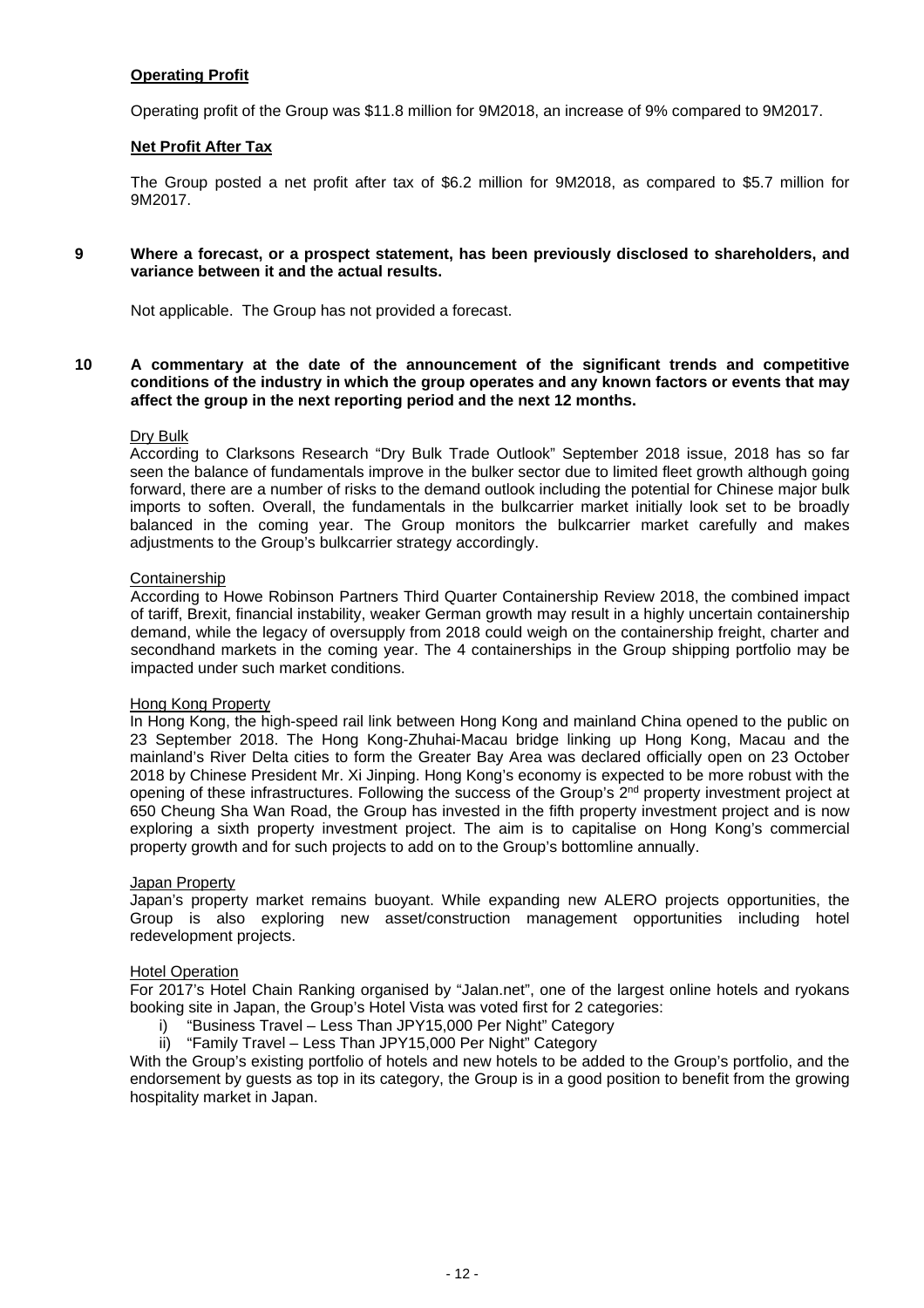## **11 Dividend**

**(a) Current Financial Period Reported On** 

**Any dividend declared for the current financial period reported on?** 

No.

**(b) Corresponding period of the Immediately Preceding Financial Year** 

**Any dividend declared for the corresponding period of the immediately preceding financial year?** 

No.

**(c) Date payable** 

Not applicable.

**(d) Books closure date** 

Not applicable.

## **12 If no dividend has been declared/ recommended, a statement to that effect.**

No dividend has been declared/ recommended by the Directors for the third quarter ended 30 September 2018.

**13 If the Group has obtained a general mandate from shareholders for IPTs, the aggregate value of such transactions as required under Rule 920(1)(a)(ii). If no IPT mandate has been obtained, a statement to that effect.** 

| Name of Interested Person            | Aggregate value of all interested person transactions<br>conducted under the Shareholders' Mandate (excluding<br>transactions less than S\$100,000) pursuant to Rule 920 |
|--------------------------------------|--------------------------------------------------------------------------------------------------------------------------------------------------------------------------|
|                                      | <b>US\$'000</b>                                                                                                                                                          |
| Yamasa Co., Ltd (and its associates) | 2.155                                                                                                                                                                    |

## **14 Confirmation that the issuer has procured undertakings from all its directors and executive officers (in the format set out in Appendix 7.7) under Rule 720(1).**

The Company confirms that the undertakings under Rule 720(1) of the Listing Manual have been obtained from all its directors and executive officers in the format set out in Appendix 7.7.

**BY THE ORDER OF THE BOARD**  Michio Tanamoto Chairman and CEO 8 November 2018